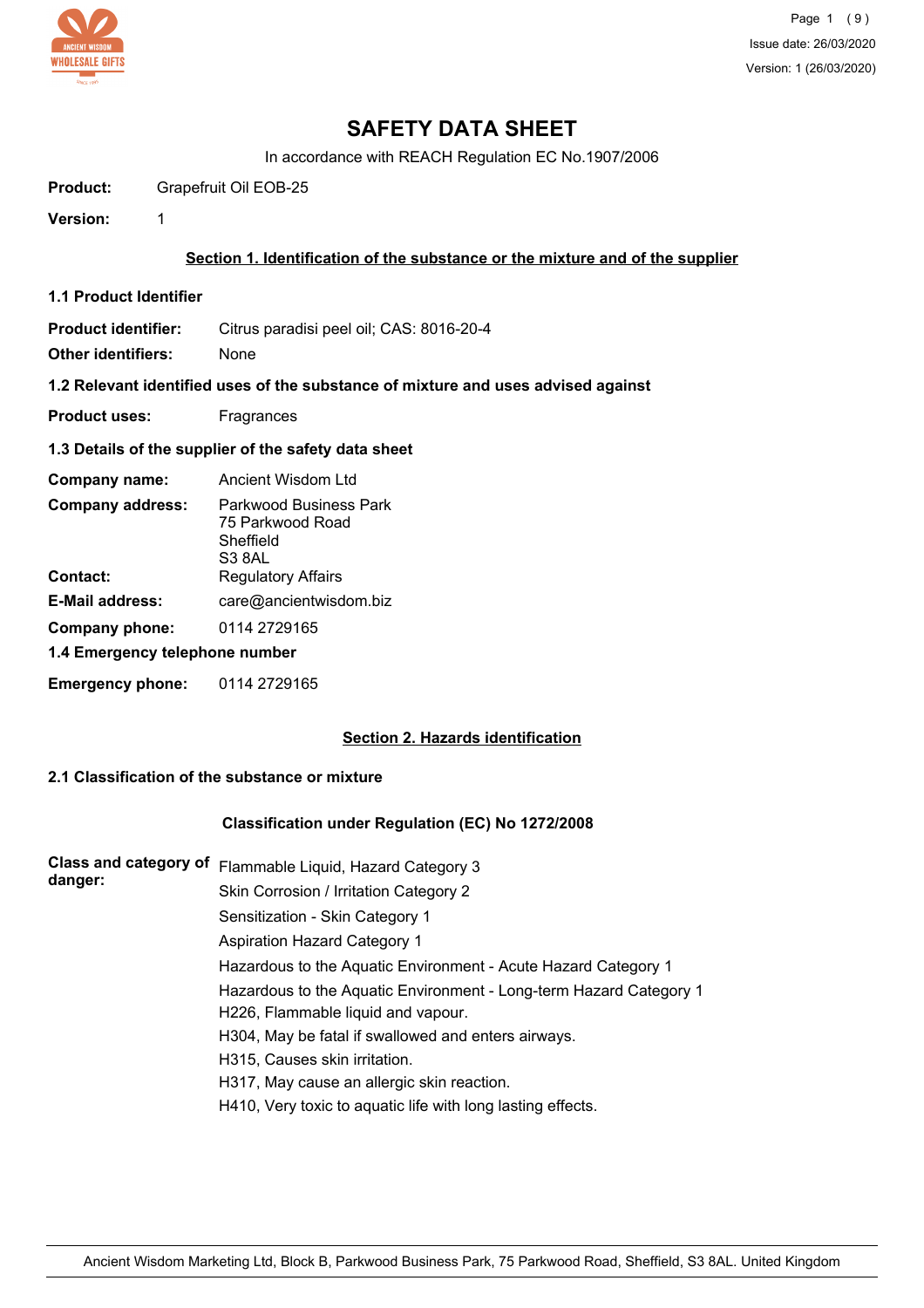

In accordance with REACH Regulation EC No.1907/2006

**Product:** Grapefruit Oil EOB-25

**Version:** 1

**2.2 Label elements**

|                                     | Classification under Regulation (EC) No 1272/2008                                                                                                                                                                                                                                                                                                                                                                                                                                                                                                                                                                                                                                                                                                                                                                                                                                                                                                                                                                                                                                                                                                                                                                                                                                                                                                                                         |
|-------------------------------------|-------------------------------------------------------------------------------------------------------------------------------------------------------------------------------------------------------------------------------------------------------------------------------------------------------------------------------------------------------------------------------------------------------------------------------------------------------------------------------------------------------------------------------------------------------------------------------------------------------------------------------------------------------------------------------------------------------------------------------------------------------------------------------------------------------------------------------------------------------------------------------------------------------------------------------------------------------------------------------------------------------------------------------------------------------------------------------------------------------------------------------------------------------------------------------------------------------------------------------------------------------------------------------------------------------------------------------------------------------------------------------------------|
| Signal word:                        | Danger                                                                                                                                                                                                                                                                                                                                                                                                                                                                                                                                                                                                                                                                                                                                                                                                                                                                                                                                                                                                                                                                                                                                                                                                                                                                                                                                                                                    |
| <b>Hazard statements:</b>           | H226, Flammable liquid and vapour.<br>H304, May be fatal if swallowed and enters airways.<br>H315, Causes skin irritation.<br>H317, May cause an allergic skin reaction.<br>H410, Very toxic to aquatic life with long lasting effects.                                                                                                                                                                                                                                                                                                                                                                                                                                                                                                                                                                                                                                                                                                                                                                                                                                                                                                                                                                                                                                                                                                                                                   |
| <b>M</b> factor:                    | None                                                                                                                                                                                                                                                                                                                                                                                                                                                                                                                                                                                                                                                                                                                                                                                                                                                                                                                                                                                                                                                                                                                                                                                                                                                                                                                                                                                      |
| Supplemental<br>Information:        | None                                                                                                                                                                                                                                                                                                                                                                                                                                                                                                                                                                                                                                                                                                                                                                                                                                                                                                                                                                                                                                                                                                                                                                                                                                                                                                                                                                                      |
| <b>Precautionary</b><br>statements: | P210, Keep away from heat, sparks, open flames and hot surfaces. - No smoking.<br>P233, Keep container tightly closed.<br>P240, Ground/bond container and receiving equipment.<br>P241, Use explosion-proof electrical, ventilating and lighting equipment.<br>P242, Use only non-sparking tools.<br>P243, Take precautionary measures against static discharge.<br>P261, Avoid breathing vapour or dust.<br>P264, Wash hands and other contacted skin thoroughly after handling.<br>P272, Contaminated work clothing should not be allowed out of the workplace.<br>P273, Avoid release to the environment.<br>P280, Wear protective gloves/eye protection/face protection.<br>P301/310, IF SWALLOWED: Immediately call a POISON CENTER or doctor/physician.<br>P303/361/353, IF ON SKIN (or hair): Remove/take off immediately all contaminated clothing.<br>Rinse skin with water/shower.<br>P331, Do not induce vomiting.<br>P333/313, If skin irritation or rash occurs: Get medical advice/attention.<br>P362, Take off contaminated clothing and wash before reuse.<br>P370/378, In case of fire: Use carbon dioxide, dry chemical, foam for extinction.<br>P391, Collect spillage.<br>P403/235, Store in a well-ventilated place. Keep cool.<br>P405, Store locked up.<br>P501, Dispose of contents/container to approved disposal site, in accordance with local<br>regulations. |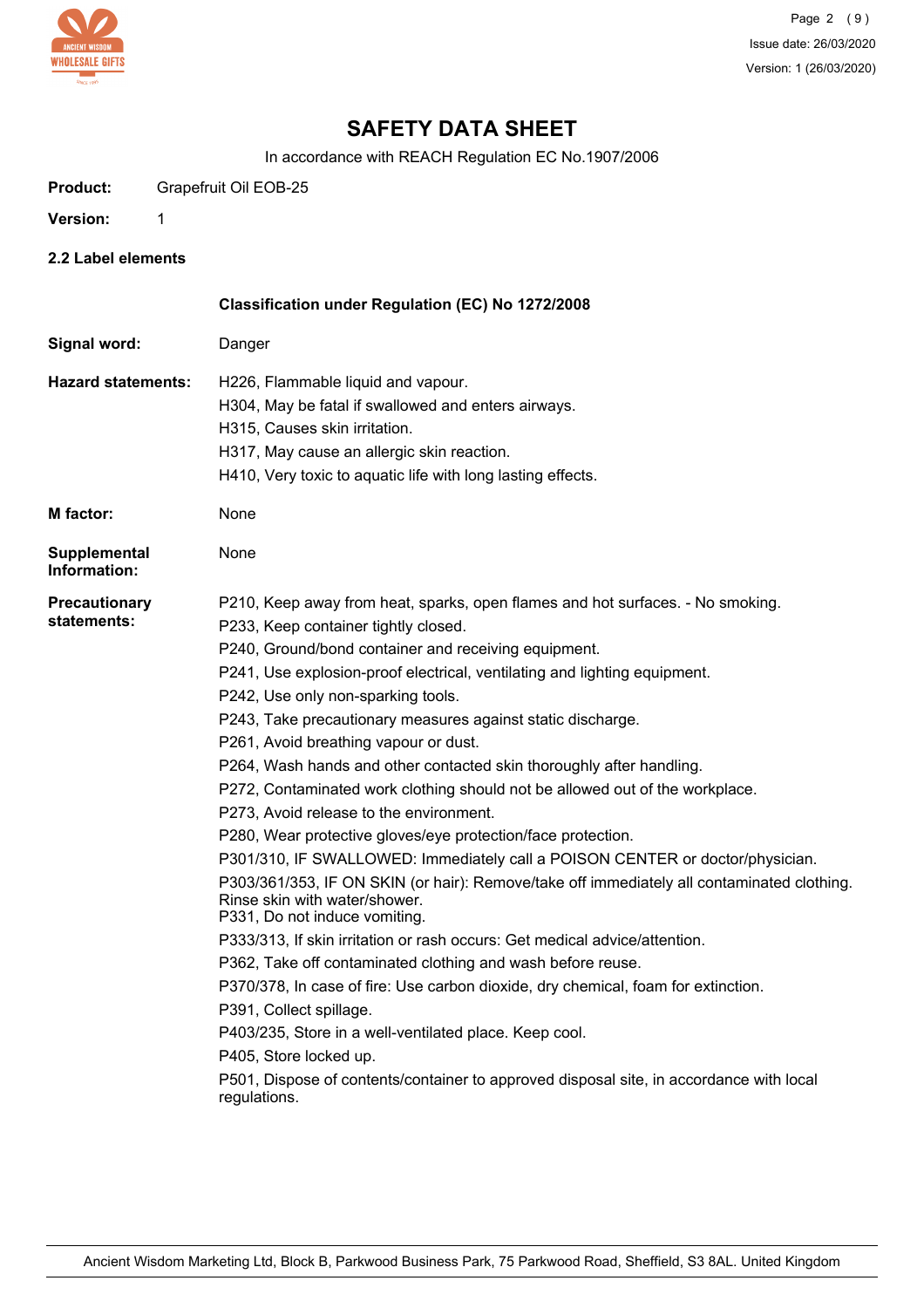

In accordance with REACH Regulation EC No.1907/2006



## **Section 3. Composition / information on ingredients**

#### **3.1 Substances**

**Product identifier:** Citrus paradisi peel oil; CAS: 8016-20-4

### **Contains:**

| <b>Name</b>       | <b>CAS</b> | <b>EC</b> | <b>REACH Registration</b><br>No. | $\%$        | <b>Classification for</b><br>(CLP) 1272/2008                                    |
|-------------------|------------|-----------|----------------------------------|-------------|---------------------------------------------------------------------------------|
| Id-Limonene       | 5989-27-5  | 227-813-5 |                                  | 50-100%     | FL 3-SCI 2-SS 1B-AH<br>1-EH A1-EH C1; H226-<br>H304-H315-H317-<br>H410 -        |
| Myrcene           | 123-35-3   | 204-622-5 |                                  | $1 - 5%$    | FL 3-SCI 2-EDI 2-AH 1-<br>EH A1-EH C2;H226-<br>IH304-H315-H319-<br>lH400-H411.- |
| <b>Citral</b>     | 5392-40-5  | 226-394-6 |                                  | $0.1 - 1\%$ | $\overline{\text{SCI}}$ 2-EDI 2-SS 1;<br>H315-H317-H319,-                       |
| <b>Linalool</b>   | 78-70-6    | 201-134-4 |                                  | $0.1 - 1\%$ | ISCI 2-EDI 2-SS 1B:<br>H315-H317-H319.-                                         |
| <b>I</b> Geraniol | 106-24-1   | 203-377-1 |                                  | $0.1 - 1\%$ | ISCI 2-EDI 1-SS 1:<br>H315-H317-H318.-                                          |

## **Section 4. First-aid measures**

#### **4.1 Description of first aid measures**

IF SWALLOWED: Immediately call a POISON CENTER or doctor/physician.

IF ON SKIN (or hair): Remove/take off immediately all contaminated clothing. Rinse skin with water/shower.

## **4.2 Most important symptoms and effects, both acute and delayed**

May be fatal if swallowed and enters airways.

Causes skin irritation.

May cause an allergic skin reaction.

## **4.3 Indication of any immediate medical attention and special treatment needed**

None expected, see Section 4.1 for further information.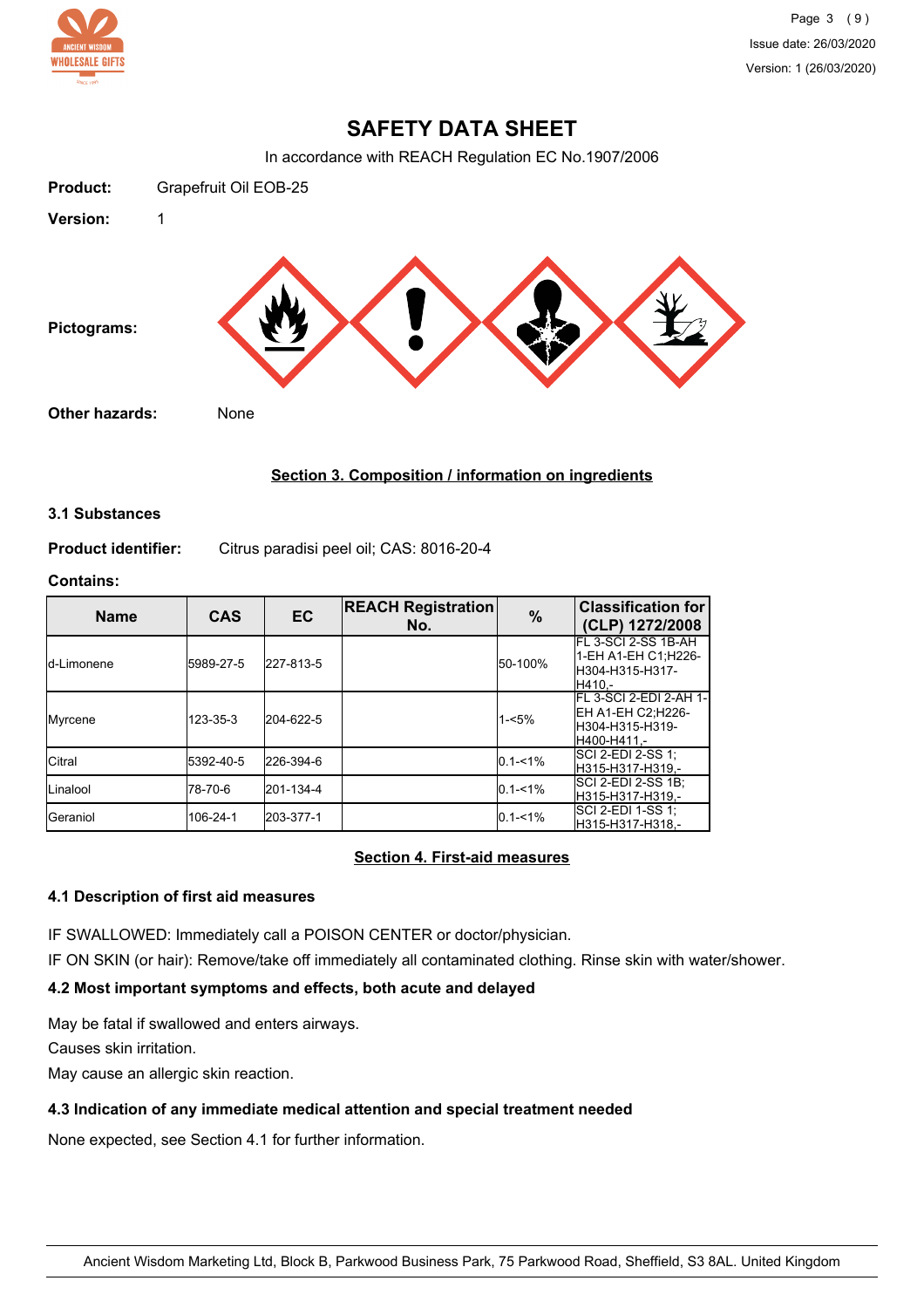

Page 4 (9) Issue date: 26/03/2020 Version: 1 (26/03/2020)

## **SAFETY DATA SHEET**

In accordance with REACH Regulation EC No.1907/2006

**Product:** Grapefruit Oil EOB-25

**Version:** 1

### **SECTION 5: Firefighting measures**

#### **5.1 Extinguishing media**

Suitable media: Carbon dioxide, Dry chemical, Foam.

#### **5.2 Special hazards arising from the substance or mixture**

In case of fire, may be liberated: Carbon monoxide, Unidentified organic compounds.

#### **5.3 Advice for fire fighters:**

In case of insufficient ventilation, wear suitable respiratory equipment.

#### **Section 6. Accidental release measures**

#### **6.1 Personal precautions, protective equipment and emergency procedures:**

Avoid inhalation. Avoid contact with skin and eyes. See protective measures under Section 7 and 8.

#### **6.2 Environmental precautions:**

Keep away from drains, surface and ground water, and soil.

#### **6.3 Methods and material for containment and cleaning up:**

Remove ignition sources. Provide adequate ventilation. Avoid excessive inhalation of vapours. Contain spillage immediately by use of sand or inert powder. Dispose of according to local regulations.

### **6.4 Reference to other sections:**

Also refer to sections 8 and 13.

#### **Section 7. Handling and storage**

#### **7.1 Precautions for safe handling:**

Keep away from heat, sparks, open flames and hot surfaces. - No smoking.

## **7.2 Conditions for safe storage, including any incompatibilities:**

Ground/bond container and receiving equipment. Use only non-sparking tools. Take precautionary measures against static discharge.

## **7.3 Specific end use(s):**

Fragrances: Use in accordance with good manufacturing and industrial hygiene practices.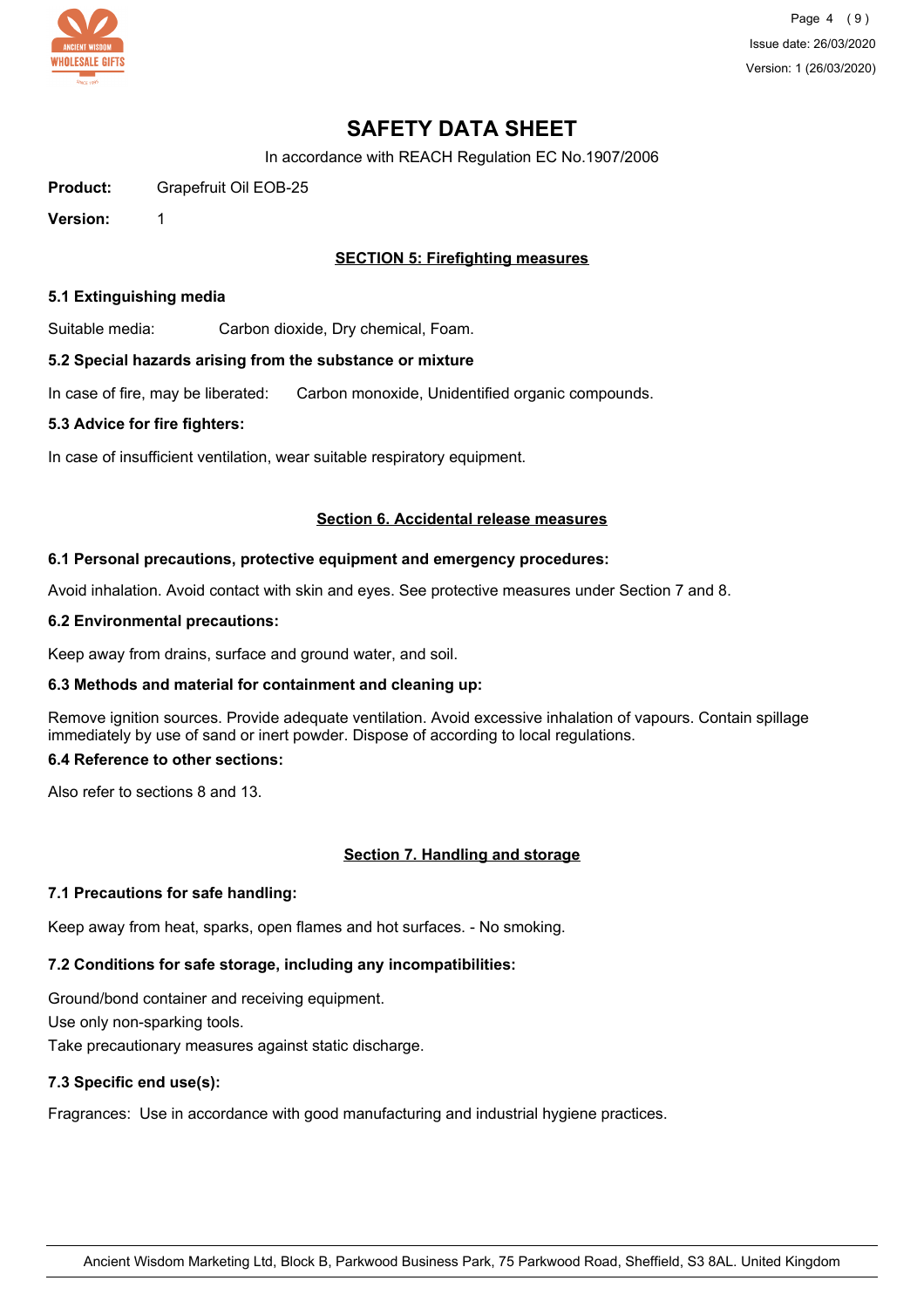

In accordance with REACH Regulation EC No.1907/2006

**Product:** Grapefruit Oil EOB-25

**Version:** 1

#### **Section 8. Exposure controls/personal protection**

#### **8.1 Control parameters**

Workplace exposure limits: Not Applicable

#### **8.2 Exposure Controls**

#### **Eye / Skin Protection**

Wear protective gloves/eye protection/face protection

#### **Respiratory Protection**

Under normal conditions of use and where adequate ventilation is available to prevent build up of excessive vapour, this material should not require special engineering controls. However, in conditions of high or prolonged use, or high temperature or other conditions which increase exposure, the following engineering controls can be used to minimise exposure to personnel: a) Increase ventilation of the area with local exhaust ventilation. b) Personnel can use an approved, appropriately fitted respirator with organic vapour cartridge or canisters and particulate filters. c) Use closed systems for transferring and processing this material.

Also refer to Sections 2 and 7.

#### **Section 9. Physical and chemical properties**

#### **9.1 Information on basic physical and chemical properties**

| Appearance:                                   | Yellow to orange liquid                      |
|-----------------------------------------------|----------------------------------------------|
| Odour:                                        | Characteristic                               |
| <b>Odour threshold:</b>                       | Not determined                               |
| pH:                                           | Not determined                               |
| Melting point / freezing point:               | Not determined                               |
| Initial boiling point / range:                | Not determined                               |
| Flash point:                                  | 47 $^{\circ}$ C                              |
| <b>Evaporation rate:</b>                      | Not determined                               |
| Flammability (solid, gas):                    | Not determined                               |
| Upper/lower flammability or explosive limits: | Product does not present an explosion hazard |
| Vapour pressure:                              | Not determined                               |
| Vapour density:                               | Not determined                               |
| <b>Relative density:</b>                      | 0.8460                                       |
| Solubility(ies):                              | Not determined                               |
| Partition coefficient: n-octanol/water:       | Not determined                               |
| Auto-ignition temperature:                    | Not determined                               |
| <b>Decomposition temperature:</b>             | Not determined                               |
| <b>Viscosity:</b>                             | Not determined                               |
| <b>Explosive properties:</b>                  | Not expected                                 |
| <b>Oxidising properties:</b>                  | Not expected                                 |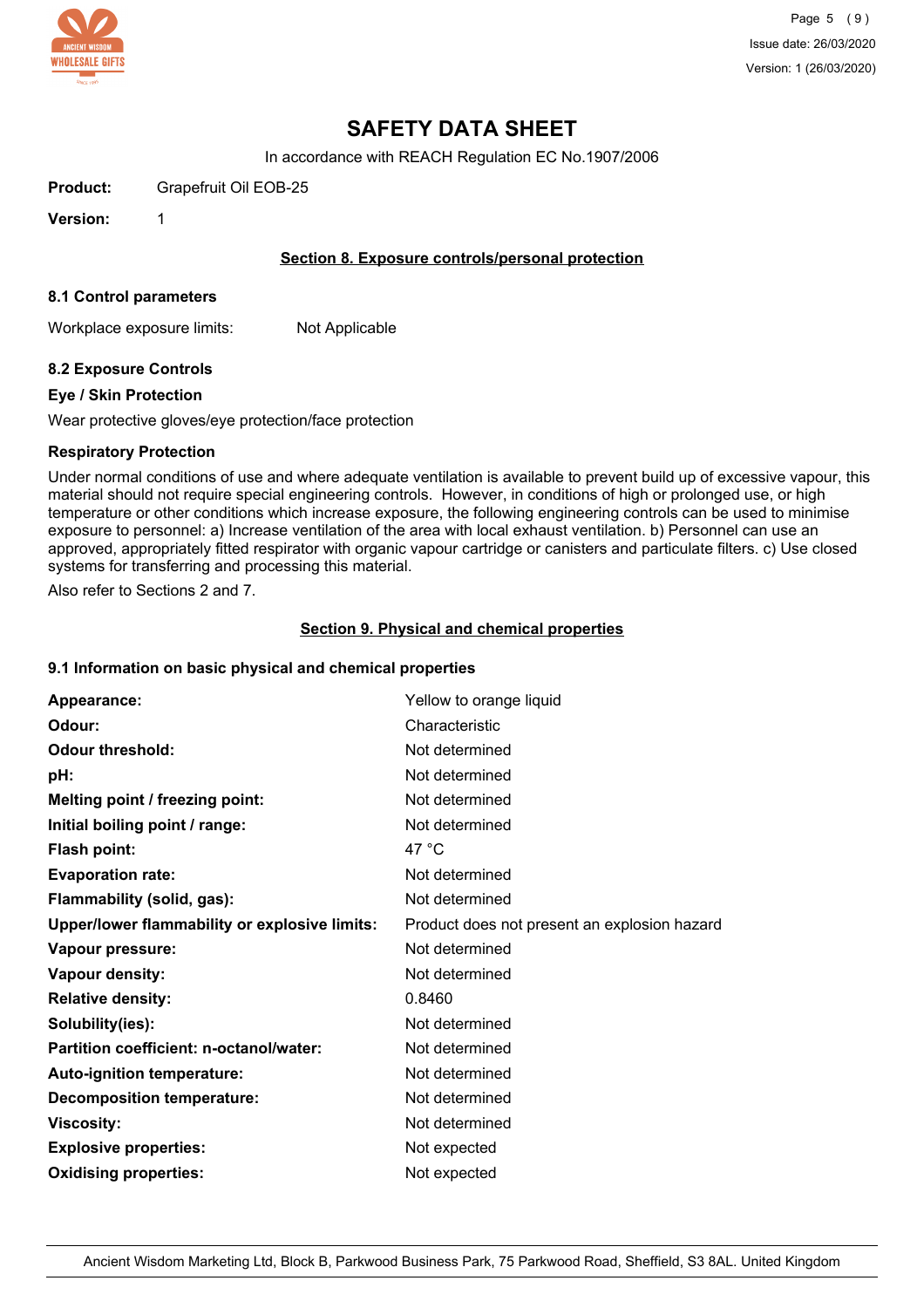

Page 6 (9) Issue date: 26/03/2020 Version: 1 (26/03/2020)

# **SAFETY DATA SHEET**

In accordance with REACH Regulation EC No.1907/2006

**Product:** Grapefruit Oil EOB-25

**Version:** 1

**9.2 Other information:** None available

### **Section 10. Stability and reactivity**

#### **10.1 Reactivity:**

Presents no significant reactivity hazard, by itself or in contact with water.

#### **10.2 Chemical stability:**

Good stability under normal storage conditions.

## **10.3 Possibility of hazardous reactions:**

Not expected under normal conditions of use.

#### **10.4 Conditions to avoid:**

Avoid extreme heat.

#### **10.5 Incompatible materials:**

Avoid contact with strong acids, alkalis or oxidising agents.

#### **10.6 Hazardous decomposition products:**

Not expected.

#### **Section 11. Toxicological information**

#### **11.1 Information on toxicological effects**

| <b>Acute Toxicity:</b>                    | Based on available data the classification criteria are not met. |
|-------------------------------------------|------------------------------------------------------------------|
| <b>Acute Toxicity Oral</b>                | Not Applicable                                                   |
| <b>Acute Toxicity Dermal</b>              | Not Applicable                                                   |
| <b>Acute Toxicity Inhalation</b>          | Not Available                                                    |
| <b>Skin corrosion/irritation:</b>         | Skin Corrosion / Irritation Category 2                           |
| Serious eye damage/irritation:            | Based on available data the classification criteria are not met. |
| <b>Respiratory or skin sensitisation:</b> | Sensitization - Skin Category 1                                  |
| Germ cell mutagenicity:                   | Based on available data the classification criteria are not met. |
| <b>Carcinogenicity:</b>                   | Based on available data the classification criteria are not met. |
| <b>Reproductive toxicity:</b>             | Based on available data the classification criteria are not met. |
| <b>STOT-single exposure:</b>              | Based on available data the classification criteria are not met. |
| <b>STOT-repeated exposure:</b>            | Based on available data the classification criteria are not met. |
| <b>Aspiration hazard:</b>                 | Aspiration Hazard Category 1                                     |

#### **Information about hazardous ingredients in the mixture**

Not Applicable

Refer to Sections 2 and 3 for additional information.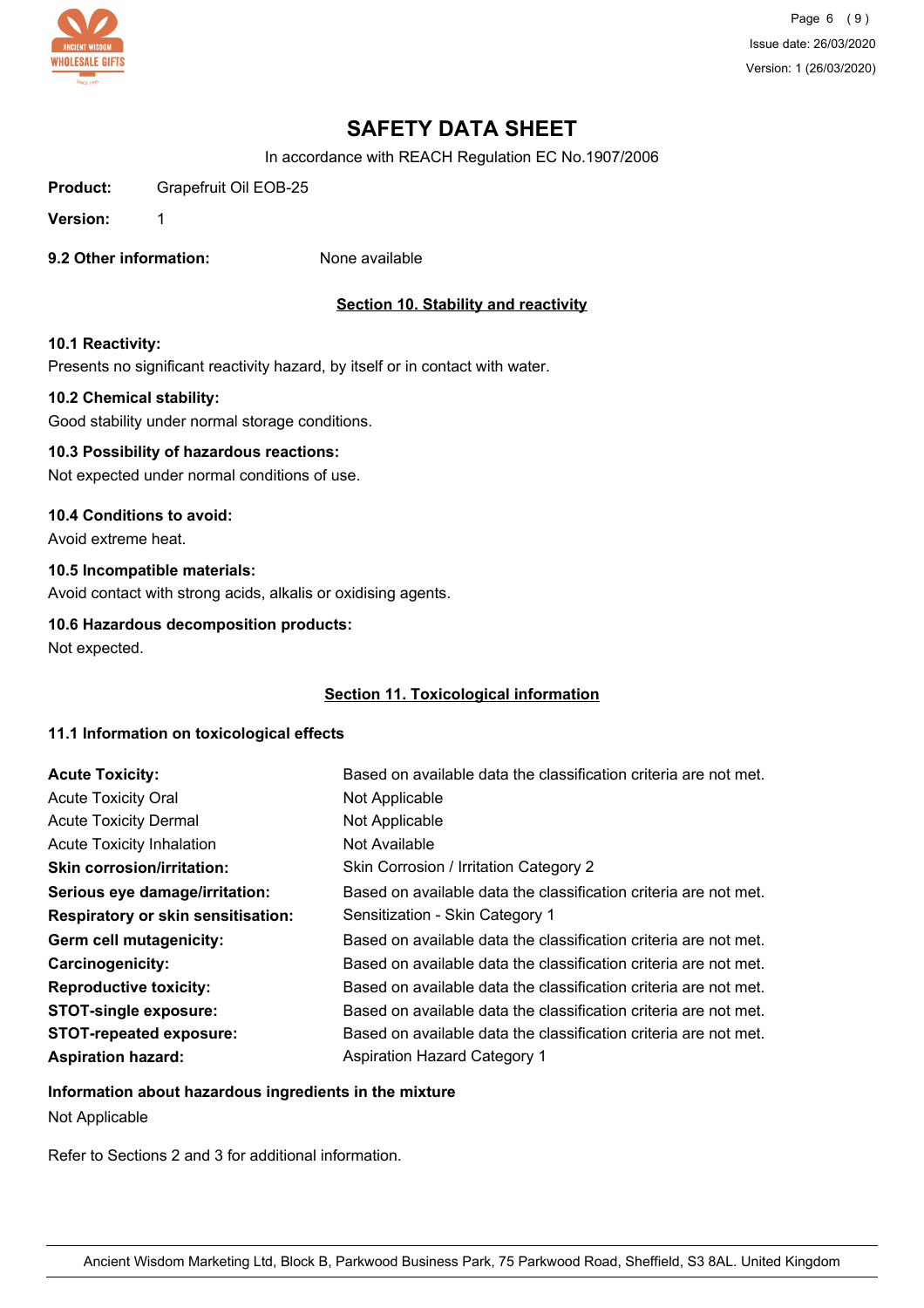

Page 7 (9) Issue date: 26/03/2020 Version: 1 (26/03/2020)

# **SAFETY DATA SHEET**

In accordance with REACH Regulation EC No.1907/2006

**Product:** Grapefruit Oil EOB-25

**Version:** 1

### **Section 12. Ecological information**

#### **12.1 Toxicity:**

Very toxic to aquatic life with long lasting effects.

- **12.2 Persistence and degradability:** Not available
- **12.3 Bioaccumulative potential:** Not available
- **12.4 Mobility in soil:** Not available

#### **12.5 Results of PBT and vPvB assessment:**

This substance does not meet the PBT/vPvB criteria of REACH, annex XIII.

**12.6 Other adverse effects:** Not available

#### **Section 13. Disposal considerations**

#### **13.1 Waste treatment methods:**

Dispose of in accordance with local regulations. Avoid disposing into drainage systems and into the environment. Empty containers should be taken to an approved waste handling site for recycling or disposal.

#### **Section 14. Transport information**

| 14.1 UN number:                    | UN1993                                                                          |
|------------------------------------|---------------------------------------------------------------------------------|
| 14.2 UN Proper Shipping Name:      | FLAMMABLE LIQUID, N.O.S. (d-Limonene, Myrcene)                                  |
| 14.3 Transport hazard class(es):   | 3                                                                               |
| <b>Sub Risk:</b>                   | ۰                                                                               |
| 14.4. Packing Group:               | Ш                                                                               |
| <b>14.5 Environmental hazards:</b> | This is an environmentally hazardous substance.                                 |
| 14.6 Special precautions for user: | None additional                                                                 |
|                                    | 44.7 Thomas and the best lead of the America Blad BBOL 70/70 and the IBO Order. |

#### **14.7 Transport in bulk according to Annex II of MARPOL73/78 and the IBC Code:**

Not applicable

#### **Section 15. Regulatory information**

### **15.1 Safety, health and environmental regulations/legislation specific for the substance or mixture** None additional

#### **15.2 Chemical Safety Assessment**

A Chemical Safety Assessment has not been carried out for this product.

#### **Section 16. Other information**

| <b>Concentration % Limits:</b>  | EH A1=25.64% EH C1=26.32% EH C2=2.62% EH C3=0.26246719% EH<br>$C4 = 25.64\%$ SCI 2=10.26% SS 1=1.05% AH 1=10.26% |
|---------------------------------|------------------------------------------------------------------------------------------------------------------|
| <b>Total Fractional Values:</b> | EH A1=3.90 EH C1=3.80 EH C2=38.10 EH C3=381.00 EH C4=3.90 SCL<br>$2=9.75$ SS 1=95.00 AH 1=9.75                   |
| Key to revisions:               |                                                                                                                  |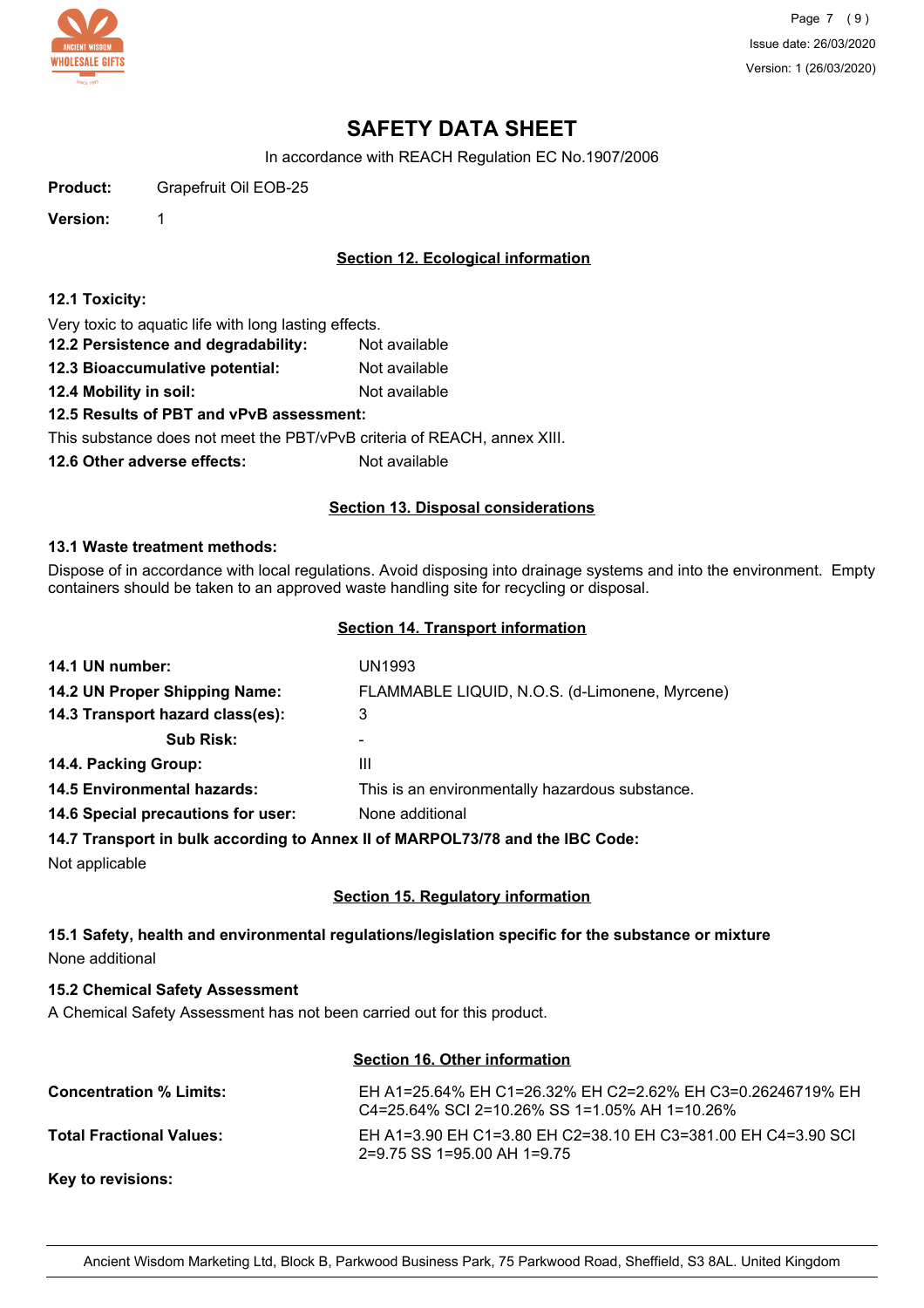

Page 8 (9) Issue date: 26/03/2020 Version: 1 (26/03/2020)

## **SAFETY DATA SHEET**

In accordance with REACH Regulation EC No.1907/2006

**Product:** Grapefruit Oil EOB-25

**Version:** 1

Not applicable

## **Key to abbreviations:**

| Abbreviation     | <b>Meaning</b>                                                                                                                      |
|------------------|-------------------------------------------------------------------------------------------------------------------------------------|
| AH 1             | Aspiration Hazard Category 1                                                                                                        |
| EDI <sub>1</sub> | Eye Damage / Irritation Category 1                                                                                                  |
| EDI 2            | Eye Damage / Irritation Category 2                                                                                                  |
| EH A1            | Hazardous to the Aquatic Environment - Acute Hazard Category 1                                                                      |
| EH <sub>C1</sub> | Hazardous to the Aquatic Environment - Long-term Hazard Category 1                                                                  |
| EH <sub>C2</sub> | Hazardous to the Aquatic Environment - Long-term Hazard Category 2                                                                  |
| FL <sub>3</sub>  | Flammable Liquid, Hazard Category 3                                                                                                 |
| H226             | Flammable liquid and vapour.                                                                                                        |
| H304             | May be fatal if swallowed and enters airways.                                                                                       |
| H315             | Causes skin irritation.                                                                                                             |
| H317             | May cause an allergic skin reaction.                                                                                                |
| H318             | Causes serious eye damage.                                                                                                          |
| H319             | Causes serious eye irritation.                                                                                                      |
| H400             | Very toxic to aquatic life.                                                                                                         |
| H410             | Very toxic to aquatic life with long lasting effects.                                                                               |
| H411             | Toxic to aquatic life with long lasting effects.                                                                                    |
| P210             | Keep away from heat, sparks, open flames and hot surfaces. - No smoking.                                                            |
| P233             | Keep container tightly closed.                                                                                                      |
| P240             | Ground/bond container and receiving equipment.                                                                                      |
| P241             | Use explosion-proof electrical, ventilating and lighting equipment.                                                                 |
| P242             | Use only non-sparking tools.                                                                                                        |
| P243             | Take precautionary measures against static discharge.                                                                               |
| P261             | Avoid breathing vapour or dust.                                                                                                     |
| P <sub>264</sub> | Wash hands and other contacted skin thoroughly after handling.                                                                      |
| P272             | Contaminated work clothing should not be allowed out of the workplace.                                                              |
| P273             | Avoid release to the environment.                                                                                                   |
| P280             | Wear protective gloves/eye protection/face protection.                                                                              |
| P301/310         | IF SWALLOWED: Immediately call a POISON CENTER or doctor/physician.                                                                 |
| P302/352         | IF ON SKIN: Wash with plenty of soap and water.                                                                                     |
| P303/361/353     | IF ON SKIN (or hair): Remove/take off immediately all contaminated clothing. Rinse skin with water/shower.                          |
| P305/351/338     | IF IN EYES: Rinse cautiously with water for several minutes. Remove contact lenses, if present and easy to<br>do. Continue rinsing. |
| P310             | Immediately call a POISON CENTER or doctor/physician.                                                                               |
| P331             | Do not induce vomiting.                                                                                                             |
| P332/313         | If skin irritation occurs: Get medical advice/attention.                                                                            |
| P333/313         | If skin irritation or rash occurs: Get medical advice/attention.                                                                    |
| P337/313         | If eye irritation persists: Get medical advice/attention.                                                                           |
| P362             | Take off contaminated clothing and wash before reuse.                                                                               |